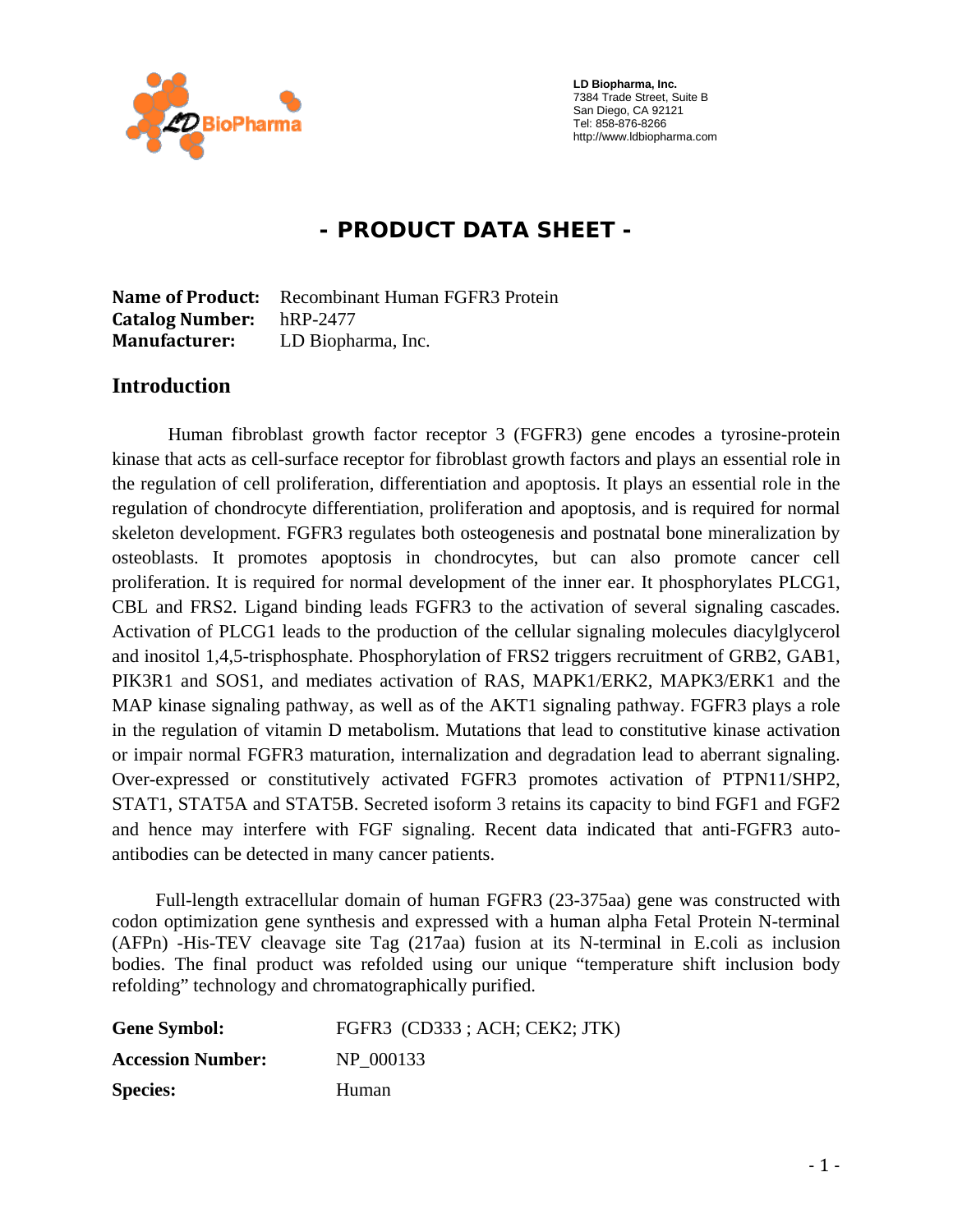

 **LD Biopharma, Inc.**  7384 Trade Street, Suite B San Diego, CA 92121 Tel: 858-876-8266 http://www.ldbiopharma.com

| Size:               | $25 \mu g$ / Vial                                                                                                                      |
|---------------------|----------------------------------------------------------------------------------------------------------------------------------------|
| <b>Composition:</b> | 0.25 mg/ml, sterile-filtered, in 20 mM pH 8.0 Tris-HCl Buffer,<br>with proprietary formulation of NaCl, KCl, EDTA, Sucrose and<br>DTT. |
| Storage:            | In Liquid. Keep at $-80^{\circ}$ C for long term storage. Product is stable<br>at $4^{\circ}$ C for at least 7 days.                   |

## **Key References**

Xie F, et al.*Kinase Activity of Fibroblast Growth Factor Receptor 3 Regulates Activity of the Papillomavirus E2 Protein*. J. Virol. 91 (20), e01066-17 (2017)

 Chen J, et al.*Identification of a novel mutation in the FGFR3 gene in a Chinese family with Hypochondroplasia.* Gene 641, 355-360 (2018)

 Breyer J et al. *High CDK2a/p16 and low FGFR3 expression predict progressive potential of stage pT1 ruothelial bladder carcinoma*. Clin Genitourin Cancer. Feb 2 pii: s1558- 7673 641 (2018)

### **Applications**

- 1. May be used for in vitro FGFR3 mediated cell signaling regulation study for various cells by coating this recombinant protein as substrate or use it as soluble factor in cell culture.
- 2. May be used for mapping protein-protein interaction.
- 3. May serve as *auto-antibodies detection reagent,* which will react with sera of some auto-immnuno-diseases's or cancer patients.
- 4. As Immunogen for specific antibody production.

## **Quality Control**

Purity:  $> 90\%$  by SDS-PAGE.

## **Recombinant Protein Sequence**

MTLHRNEYGIASILDSYQCTAEISLADLATIFFAQFVQEATYKEVSKMVKDALTAIEKPTGDEQ SSGCLENQLPAFLEELCHEKEILEKYGHSDCCSQSEEGRHNCFLAHKKPTPASIPLFQVPEPVT SCEAYEEDRETFMNKFIYEIARRHPFLYAPTILLWAARYDKIIPSCCKAENAVECFQTKAATVT KELRESSGGSHHHHHHGSENLYFQGGEESLGTEQRVVGRAAEVPGPEPGQQEQLVFGSGDAVEL